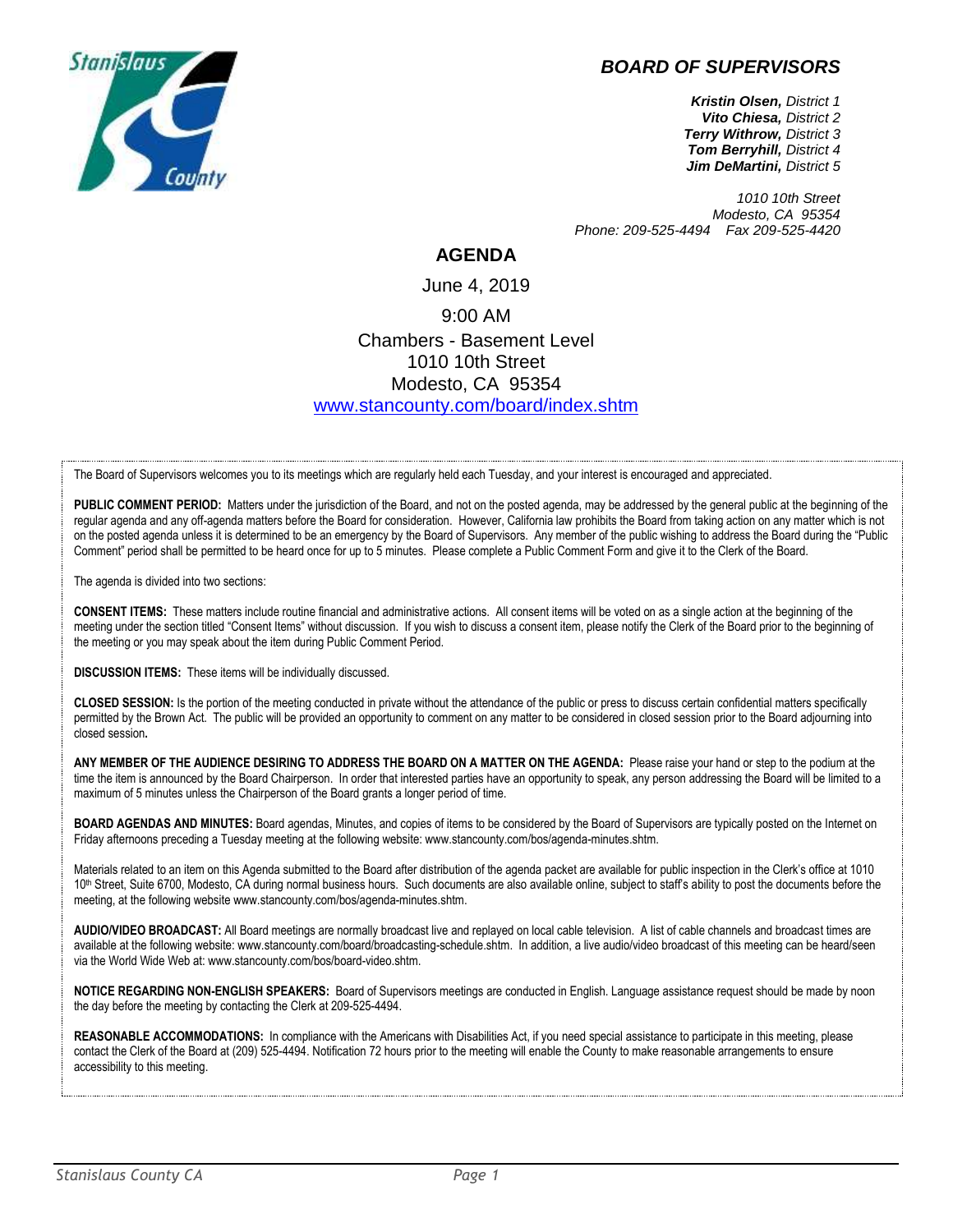- 1. Pledge Allegiance to the Flag
- 2. Invocation
- 3. Presentations:
	- A. June 2019 as Disability Awareness Month in Stanislaus County
	- B. The 100th Anniversary of the Modesto Band of Stanislaus County
- 4. Public Comment Period
- 5. Consent Calendar
	- A. Miscellaneous
		- 1. Approval of the Minutes for May 21, 2019 [\(View Item\)](http://stancounty.com/bos/minutes/2019/min05-21-19.pdf)
		- 2. Approval to Adopt and Waive the Second Reading of Ordinance C.S. 1239 Amending Section 2.24.060 of the Stanislaus County Code to Modify the Bidding Threshold and Reporting Requirements from \$5,000 to \$15,000 [\(View Item\)](http://stancounty.com/bos/agenda/2019/20190604/A02.pdf)
		- 3. Acceptance of the Resignation of Garner Reynolds from the Stanislaus County Local Task Force on Solid Waste Management [\(View Item\)](http://stancounty.com/bos/agenda/2019/20190604/A03.pdf)
		- 4. Acceptance of the Resignations of Steve T. Pedrazzi and Bob Kimball from the West Stanislaus County Fire Protection District Board of Directors [\(View Item\)](http://stancounty.com/bos/agenda/2019/20190604/A04.pdf)
		- 5. Acceptance of the Resignation of Ed Ford from the Hills Ferry Cemetery District Board of Trustees [\(View Item\)](http://stancounty.com/bos/agenda/2019/20190604/A05.pdf)
		- 6. Acceptance of the Resignation of Leilani San Nicolas Garcia from the Stanislaus County Child Abuse Prevention Council [\(View Item\)](http://stancounty.com/bos/agenda/2019/20190604/A06.pdf)
		- 7. Approval to Proclaim June 2019 Elder Abuse and Vulnerable Adult Awareness Month in Stanislaus County [\(View Item\)](http://stancounty.com/bos/agenda/2019/20190604/A07.pdf)
	- B. Chief Executive Office
		- 1. Approval of the Amendment to the Memorandum of Understanding Between California State Association of Counties Excess Insurance Authority and Participating Members of the Dental Program - Risk Management [\(View Item\)](http://stancounty.com/bos/agenda/2019/20190604/B01.pdf)
		- 2. Approval to Renew Agreements and Amendments for Behavioral Health and Recovery Services for Fiscal Year 2019-2020 for the Provision of Mental Health, Substance Abuse Disorder and Ancillary Services – Behavioral Health & Recovery Services [\(View Item\)](http://stancounty.com/bos/agenda/2019/20190604/B02.pdf)
		- 3. Acceptance of the Stanislaus County Treasury Pool March 2019 Monthly Investment Report – Treasurer / Tax Collector [\(View Item\)](http://stancounty.com/bos/agenda/2019/20190604/B03.pdf)
		- 4. Approval of the Allocation for State Highway Property Rental Revenue of \$39,611 – Auditor-Controller [\(View Item\)](http://stancounty.com/bos/agenda/2019/20190604/B04.pdf)
		- 5. Approval to Authorize the Auditor-Controller to Loan Funds During the 2019-2020 Fiscal Year to the Oakdale Fire Protection District for Operational Expenses Under Government Code 23010 in an Amount Not to Exceed \$1,700,000, Which is 85 Percent of the District's Anticipated Revenue – Auditor-Controller [\(View Item\)](http://stancounty.com/bos/agenda/2019/20190604/B05.pdf)
		- 6. Approval of the 2019-2020 Megabyte Property Tax System Maintenance Agreement with Megabyte Systems, Inc. - Assessor [\(View Item\)](http://stancounty.com/bos/agenda/2019/20190604/B06.pdf)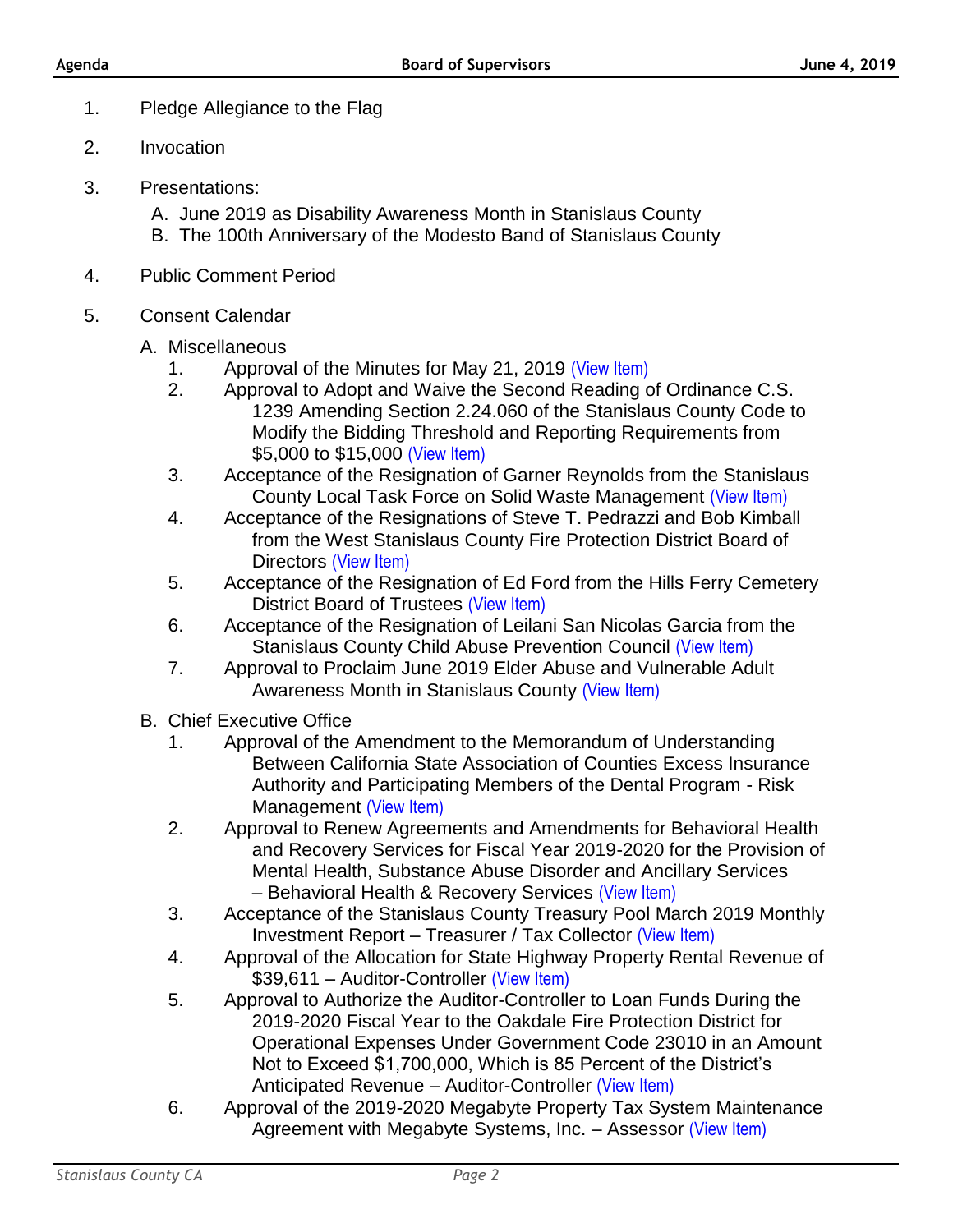- 7. Accept the Report of Donations Received by the County of Stanislaus for the First, Second and Third Quarters of Fiscal Year 2018-2019 – Auditor-Controller [\(View Item\)](http://stancounty.com/bos/agenda/2019/20190604/B07.pdf)
- 8. Authorize the Workforce Development Director or Designee to Enter Into and Sign Agreements, Contracts, Modifications and Amendments to Expend Budget Year 2019-2020 Workforce Innovation and Opportunity Act Funds, Contracted StanWORKs Funds and Other Workforce Training Related Funds; Authorize Workforce Development Director to Apply for and Enter Into Workforce Related Grants and Contracts – Workforce Development [\(View Item\)](http://stancounty.com/bos/agenda/2019/20190604/B08.pdf)
- 9. Acceptance of the Twenty-First Update in Accordance with Public Contract Code Sections 20134 and 22050 for Emergency Remediation/Repairs at 10th Street Place, to Repair Water Damage and Restore Essential Government Operations – Chief Executive Office [\(View Item\)](http://stancounty.com/bos/agenda/2019/20190604/B09.pdf)
- 10. Approval of the Sixth Update on the Homeless Facility Plan and Partnership Between the County, the City of Modesto and The Salvation Army in Accordance with the Provisions of the Public Contract Code and Related Matters – Chief Executive Office [\(View Item\)](http://stancounty.com/bos/agenda/2019/20190604/B10.pdf)
- 11. Approval to Use Up to \$2,523 in Community Development Funds to Support the Salida Fire Protection District – Chief Executive Office [\(View Item\)](http://stancounty.com/bos/agenda/2019/20190604/B11.pdf)
- 12. Approval to Award an Agreement with International Rescue Committee, Inc., for the Provision of Refugee Social Services Employment Services in the Amount of \$900,000 for a Term of July 1, 2019 Through June 30, 2022 – Community Services Agency [\(View Item\)](http://stancounty.com/bos/agenda/2019/20190604/B12.pdf)
- 13. Approval to Enter into an Agreement with Traditions Psychology Group Inc., for Psychiatrist Staffing – Behavioral Health & Recovery Services [\(View Item\)](http://stancounty.com/bos/agenda/2019/20190604/B13.pdf)
- 14. Acceptance of Deferred Compensation Committee's Update for Plan Administration and Record Keeper Services for Stanislaus County 457(b) Deferred Compensation Plan and Alternate Retirement System Plan for Part-Time, Seasonal and Temporary Employees – Risk Management [\(View Item\)](http://stancounty.com/bos/agenda/2019/20190604/B14.pdf)
- 15. Adopt a Resolution to Amend the Current Workers' Compensation Policies Pursuant to State Assembly Bill 1749 for Off-Duty Peace Officers, Who While Out of State, Are Injured Under Certain Circumstances – Chief Executive Office [\(View Item\)](http://stancounty.com/bos/agenda/2019/20190604/B15.pdf)
- 16. Authorize the Use of \$20,000 in One-Time Proposition 63 Funding Received by the Department of Aging and Veterans Services for the Purchase of Computer Equipment – Aging and Veteran Services [\(View Item\)](http://stancounty.com/bos/agenda/2019/20190604/B16.pdf)
- 17. Approval to Apply for, and Accept if Awarded, the Comprehensive Opioid Abuse Site-Based Program Fiscal Year 2019 Competitive Grant Funding from the Department of Justice – Behavioral Health & Recovery Services [\(View Item\)](http://stancounty.com/bos/agenda/2019/20190604/B17.pdf)
- 18. Approval to Declare Fleet Services Vehicle as Surplus and Authorize Donation of the Vehicle to the Downtown Streets Team – Chief Executive Office [\(View Item\)](http://stancounty.com/bos/agenda/2019/20190604/B18.pdf)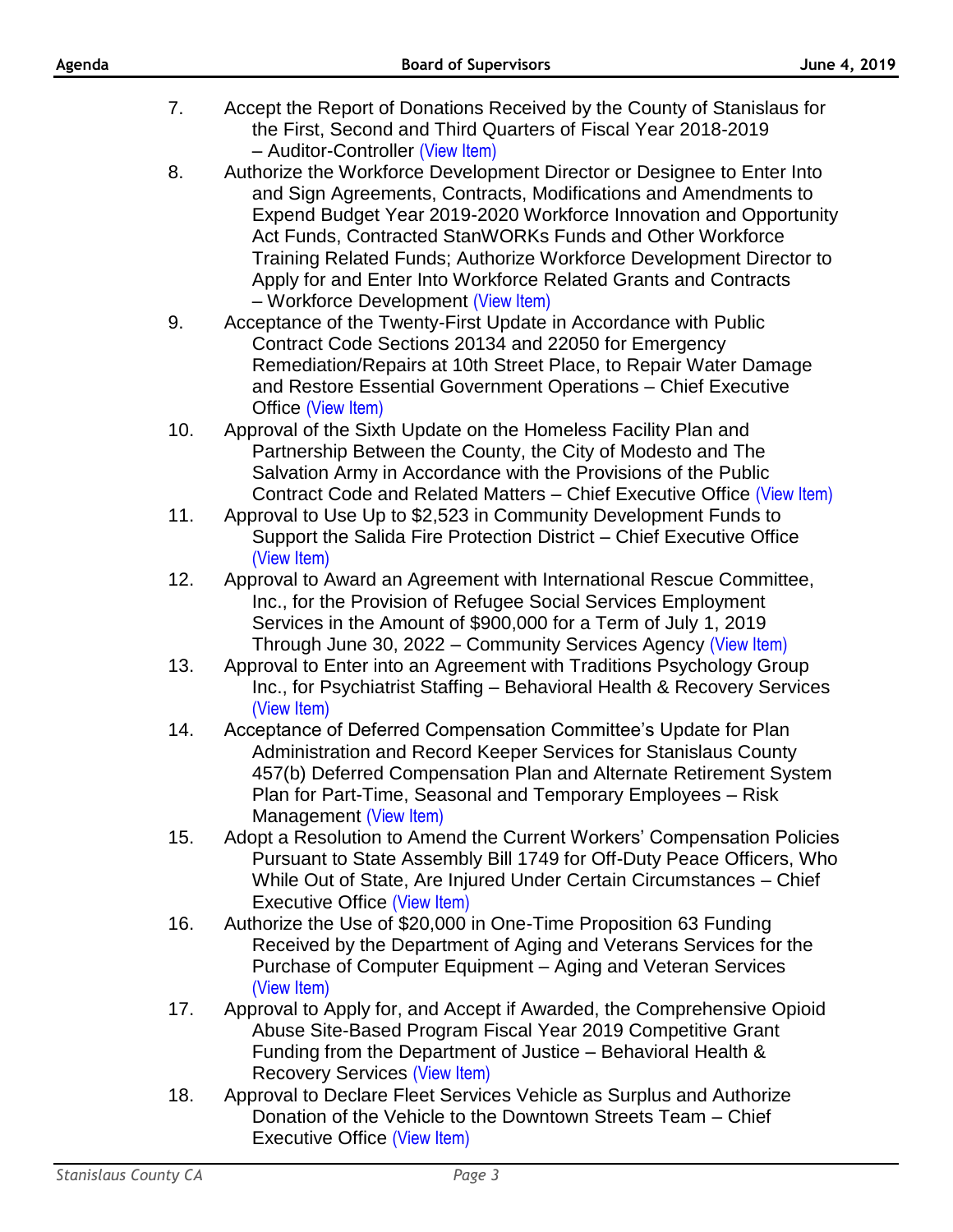- 19. Accept the Updated Report and Plan for the Provision of Continued Access to Primary and Specialty Clinical Care; Support of the Family Medicine Residency Program by the Health Services Agency and Set a Public Hearing on July 16, 2019 at 6:30 p.m. to Consider the Consolidation of County Operated Clinics and Potential Associated Impacts to Employees – Health Services Agency [\(View Item\)](http://stancounty.com/bos/agenda/2019/20190604/B19.pdf)
- 20. Approval of the Amended Professional Development Allowance Policy – Chief Executive Office [\(View Item\)](http://stancounty.com/bos/agenda/2019/20190604/B20.pdf)
- C. Department of Public Works
- D. Department of Planning and Community Development
	- 1. Approval to Set a Public Hearing on June 25, 2019, at the 9:00 A.M. Meeting, to Consider the Planning Commission's Recommendation for Approval of Use Permit and Development Agreement Application No. PLN2018-0166, JDI Farms, Inc., Request to Operate a Mixed-Light Commercial Cannabis Cultivation and Nursery Business, Located at 1631 Fig Avenue, Between Sycamore and Elm Avenues, in the Patterson Area [\(View Item\)](http://stancounty.com/bos/agenda/2019/20190604/D01.pdf)
	- 2. Approval to Set a Public Hearing on June 25, 2019, at the 9:00 A.M. Meeting, to Consider the Planning Commission's Recommendation for Denial of Use Permit and Development Agreement Application No. PLN2018-0117, The Honest Choice, Request to Establish a Commercial Cannabis Retail Business, Located at 4701 Main Street, Suite D, Between San Joaquin and Alameda Avenues, in the Community of Denair [\(View Item\)](http://stancounty.com/bos/agenda/2019/20190604/D02.pdf)
- E. County Counsel
- 6. Public Hearings
- 7. Discussion Items
	- 1. Consideration of Approval to Introduce, Waive and Adopt, as an Interim Urgency Measure, an Ordinance Requiring Licensing for Hemp Cultivation – Agricultural Commissioner [\(View Item\)](http://stancounty.com/bos/agenda/2019/20190604/DIS01.pdf)
- 8. Correspondence
	- 1. This Board has received a Resolution from Butte County thanking Stanislaus County for their assistance during the 2018 Camp Fire. [\(View Item\)](http://stancounty.com/bos/agenda/2019/20190604/Corr01.pdf) (Recommendation: Refer to the Office of Emergency Services.)
	- 2. This Board has received a letter from the California Water Boards regarding a notice of petition for temporary change involving the transfer of up to 20,000-acre feet of water from Merced Irrigation District to various agencies under license 2685 (application 1224). [\(View Item\)](http://stancounty.com/bos/agenda/2019/20190604/Corr02.pdf)

(Recommendation: Refer to the Department of Environmental Resources.)